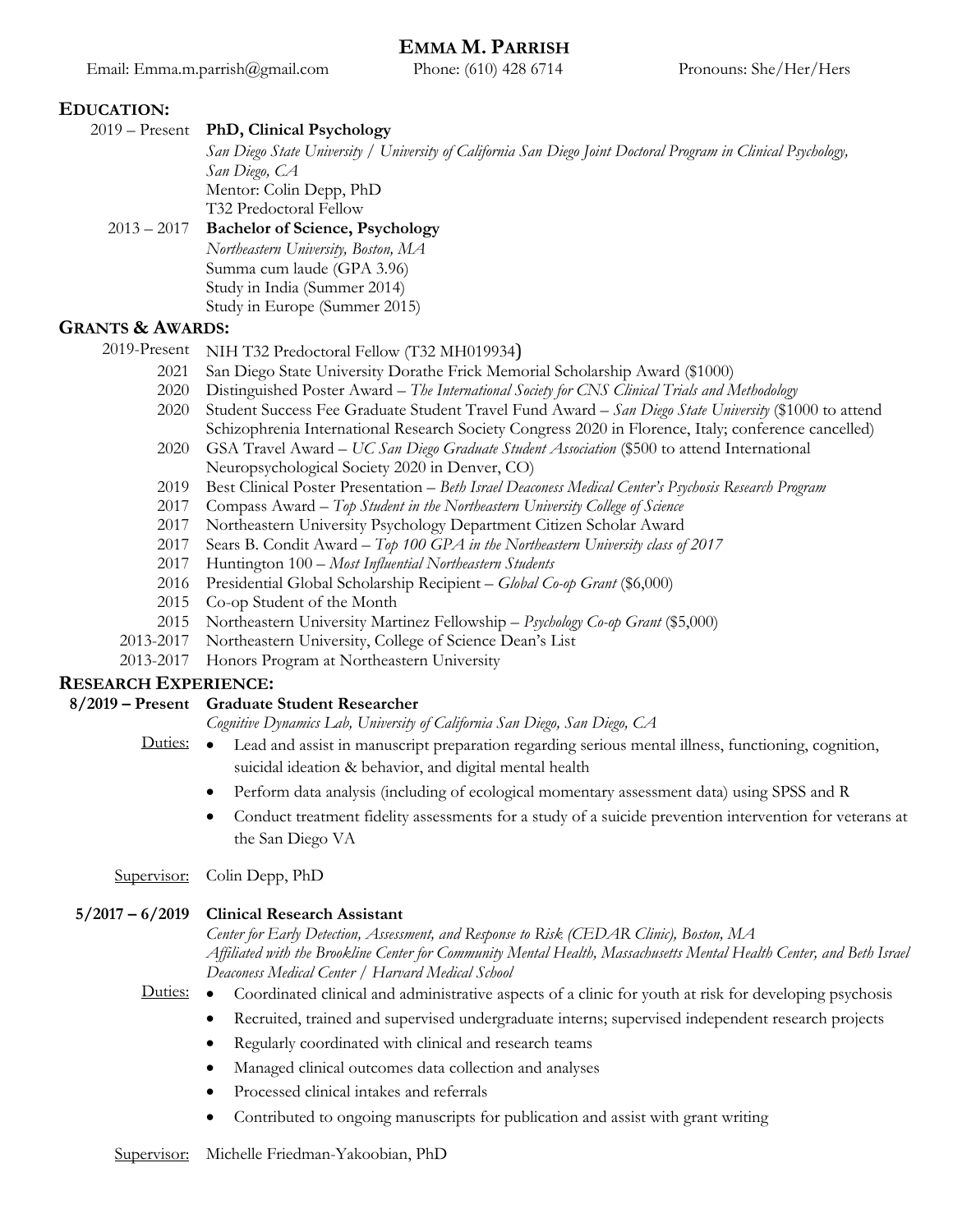|                                | 5/2017 - 2/2019 Clinical Research Coordinator                                                                                                                |
|--------------------------------|--------------------------------------------------------------------------------------------------------------------------------------------------------------|
|                                | Psychosis Research Program, Boston, MA                                                                                                                       |
|                                | Affiliated with the Massachusetts Mental Health Center and Beth Israel Deaconess Medical Center / Harvard                                                    |
|                                | Medical School                                                                                                                                               |
| Project:<br>Duties:            | Cognition for Learning and for Understanding Everyday Social Situations (CLUES) Study<br>Scheduled and coordinated study visits for an NIMH R34 funded trial |
|                                | Monitor computerized cognitive enhancement therapy for participants at clinical high risk for<br>٠<br>psychosis                                              |
|                                | Managed data collection systems                                                                                                                              |
| Supervisor:                    | PIs: Matcheri Keshavan, MD & Michelle Friedman-Yakoobian, PhD                                                                                                |
| 11/2018 - 6/2019               | <b>Clinical Research Coordinator</b>                                                                                                                         |
|                                | Psychosis Research Program, Boston, MA                                                                                                                       |
|                                | Affiliated with the Massachusetts Mental Health Center and Beth Israel Deaconess Medical Center / Harvard<br>Medical School                                  |
| Project:                       | Mental Health Technology Transfer Center - New England                                                                                                       |
| Duties:                        | Assisted in developing educational materials for training in evidence-based practices for early<br>$\bullet$<br>psychosis                                    |
|                                | Assisted in setting up regional training activities (i.e., webinars, phone consultations, educational<br>collaboratives)                                     |
|                                | Collected participant feedback data and produced annual progress reports                                                                                     |
| Supervisor:                    | Raquelle Mesholam-Gately, PhD                                                                                                                                |
| $5/2017 - 11/2018$             | <b>EEG Assessment Technician</b>                                                                                                                             |
|                                | Massachusetts Mental Health Center, Beth Israel Deaconess Medical Center/Harvard Medical School, Boston,<br>МA                                               |
| Project:                       | Bipolar and Schizophrenia Network for Intermediate Phenotypes: Outcomes Across the Psychosis<br>Continuum                                                    |
| Duties:                        | Engaged participants during electroencephalogram (EEG) setup and protocol                                                                                    |
|                                | Ran protocol including Oddball, International Affective Picture System (IAPS), and Gating<br>paradigms                                                       |
| PL:                            | Matcheri Keshavan, MD                                                                                                                                        |
| $9/2016 - 5/2017$              | <b>Psychology Honors Research Student</b>                                                                                                                    |
|                                | Causal Cognition Lab, Northeastern University, Boston, MA                                                                                                    |
| Undergraduate<br>Thesis Title: | Clinical High Risk for Psychosis: Stigma in an Undergraduate Population.                                                                                     |
| Duties:                        | Conducted IRB-approved research study, managed data collection, and completed data analysis                                                                  |
| Supervisor:                    | Nancy Kim, PhD                                                                                                                                               |
| $1/2016 - 8/2016$              | <b>Research Assistant</b>                                                                                                                                    |
| Duties:                        | Orygen, The National Centre for Excellence in Youth Mental Health, Melbourne, Australia                                                                      |
|                                | Assisted with qualitative and quantitative data collection and analyses                                                                                      |
|                                | Conducted comprehensive literature reviews and assisted with manuscript preparation and grant<br>applications                                                |
|                                | Collaborated on the production of meta-analysis manuscript<br>٠                                                                                              |
|                                | Observed specialized psychosis-risk interventions and neuropsychological assessment                                                                          |
| Supervisor:                    | Kelly Allott, D.Psych                                                                                                                                        |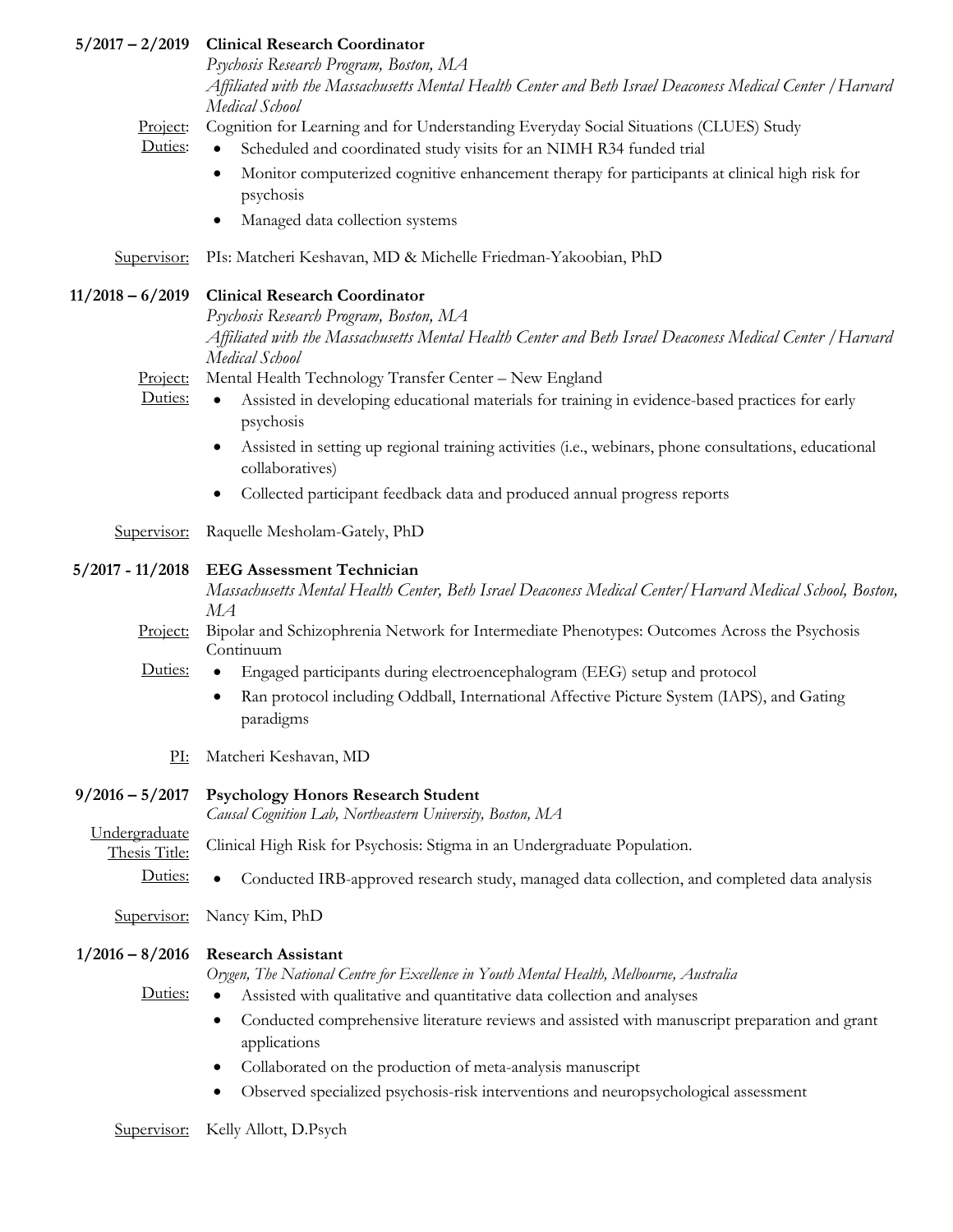#### **9/2015-12/2015 Undergraduate Research Assistant**

*Lifespan Emotional Development Lab, Northeastern University, Boston, MA*

- Duties: Assisted with analyses of emotion regulatory processes using SPSS
	- Contributed to the creation of experimental paradigms using Qualtrics and video editing software

Supervisor: PIs: Kimberly Livingstone, PhD, Derek Isaacowitz

## **9/2015-12/2015 Clinical Intern**

*The Consumer Advisory Board (CAB) of Massachusetts Mental Health Center, Beth Israel Deaconess Medical Center, Harvard Medical School Department of Psychiatry, Boston MA*

- Duties: Managed IRB documentation for a peer-led project on the treatment alliance in severe mental illness
	- Provided updates to the Consumer Advisory Group regarding meetings

PIs: Larry Seidman, PhD & Raquelle Mesholam-Gately, PhD

## **1/2015–6/2015 Clinical Research Co-Op Student**

*Center for Early Detection, Assessment, and Response to Risk (CEDAR Clinic), Boston, MA Affiliated with the Brookline Center for Community Mental Health, Massachusetts Mental Health Center, and Beth Israel Deaconess Medical Center / Harvard Medical School*

- Duties: Collected, managed, and analyzed clinical outcomes data
	- Completed an independent research project on client satisfaction in relation to symptoms for presentation at professional conference
	- Observed weekly diagnostic committee and clinical team meetings
- Supervisor: Michelle Friedman-Yakoobian, PhD

## **1/2014–12/2014 Undergraduate Research Assistant**

*Lifespan Emotional Development Lab, Northeastern University, Boston, MA*

- Duties: Recruited eligible participants
	- Conducted experiments with participants using mobile and stationary eye tracking
	- Assisted with analyses of emotion regulatory processes using SPSS
	- Edited video footage and eye tracking data using Applied Science Laboratory software

Supervisor: Kimberly Livingstone, PhD; PI: Derek Isaacowitz, PhD

## **1/2014-4/2014 Undergraduate Research Assistant**

*Categorization and Reasoning Lab, Northeastern University, Boston, MA.*

- Duties: Analyzed decision making surrounding intuitive biological inferences
	- Conducted experiments with undergraduate participants in person and online
	- Transcribed and coded participant responses

PIs: John Coley, PhD & Nadya Vasilyeva, PhD

## **CLINICAL EXPERIENCE:**

|         | 7/2021 - Present Psychology Practicum Student                                                                                                                                                             |
|---------|-----------------------------------------------------------------------------------------------------------------------------------------------------------------------------------------------------------|
|         | Center of Recovery Education, Veterans Affairs Medical Center, San Diego, CA                                                                                                                              |
| Duties: | Lead individual and group therapy in both outpatient and inpatient settings for Veterans with serious<br>$\bullet$<br>mental illness                                                                      |
|         | • Conduct evidence-based therapy (i.e., Cognitive Processing Therapy, Cognitive Behavioral Therapy<br>for Psychosis, Acceptance and Commitment Therapy) within a recovery-oriented treatment<br>framework |

Supervisors: Blaire Ehret, PhD & Andrew Bismark, PhD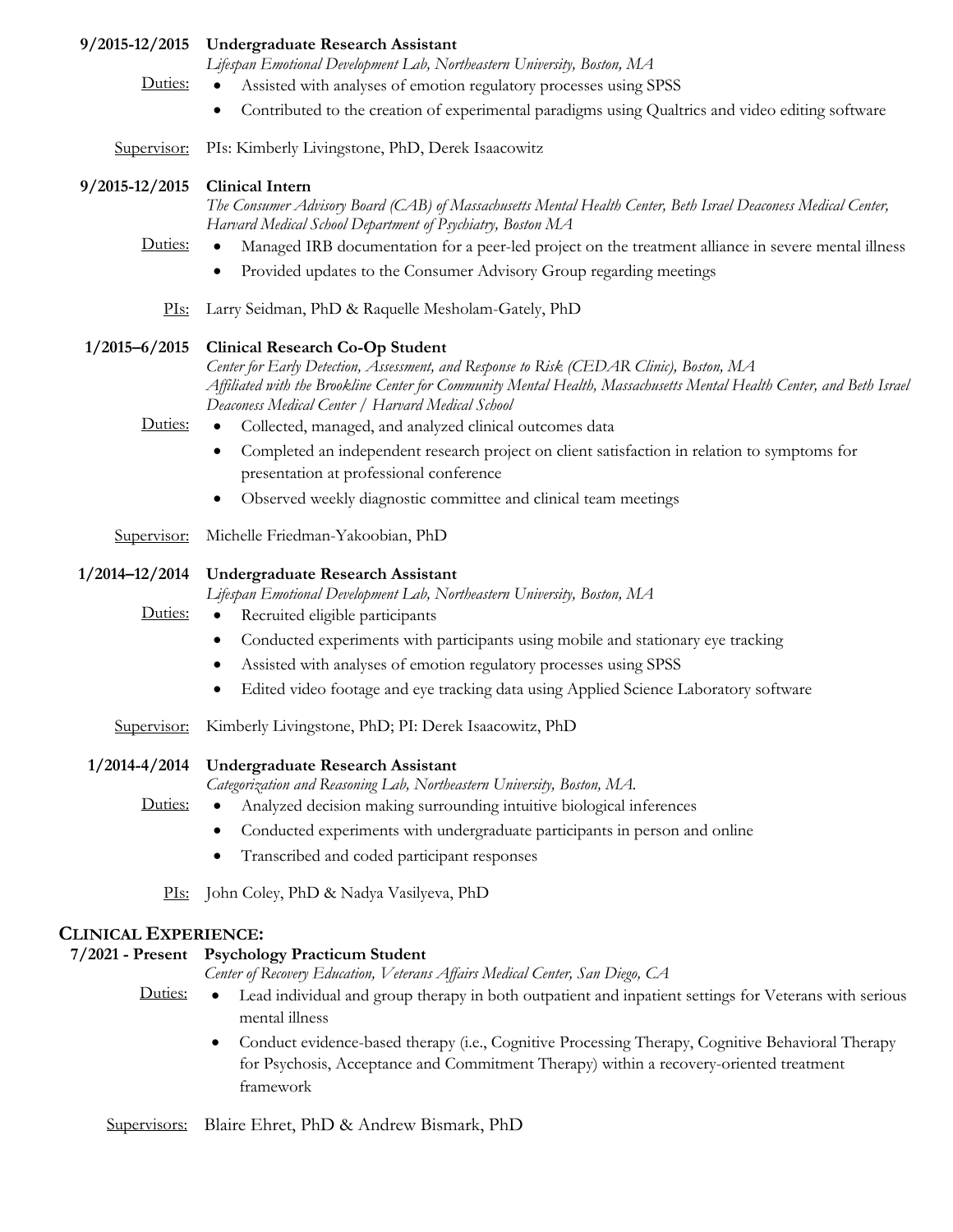|                   | 8/2021 - Present Research Study Therapist<br>mCBTn, Mobile CBT Group Therapy for Negative Symptoms                                                                                                                                                                                                                                            |
|-------------------|-----------------------------------------------------------------------------------------------------------------------------------------------------------------------------------------------------------------------------------------------------------------------------------------------------------------------------------------------|
| Duties:           | Lead weekly supportive contact interventions with research participants with schizophrenia-<br>$\bullet$<br>spectrum disorders                                                                                                                                                                                                                |
|                   | Lead weekly Cognitive Behavioral Social Skills Training (CBSST) groups, incorporating a mobile                                                                                                                                                                                                                                                |
|                   | app, with research participants with schizophrenia-spectrum disorders                                                                                                                                                                                                                                                                         |
|                   | Supervisors: Eric Granholm, PhD & Jason Holden, PhD                                                                                                                                                                                                                                                                                           |
|                   | 7/2020 - 7/2021 Psychology Practicum Student<br>San Diego State University Psychology Clinic, San Diego, CA                                                                                                                                                                                                                                   |
|                   | Duties: • Conducted evidence-based therapy (i.e., Dialectical Behavioral Therapy, cognitive behavioral therapy)<br>in an outpatient community clinic                                                                                                                                                                                          |
|                   | Co-founding leader of the SDSU Clinic Dialectical Behavioral Therapy Group<br>٠                                                                                                                                                                                                                                                               |
|                   | Supervisors: Leslie Morland, PsyD, Aaron Blashill, PhD, & Laura Dorman, PhD                                                                                                                                                                                                                                                                   |
|                   | 8/2019 - Present Graduate Student Researcher<br>Cognitive Dynamics Lab, University of California San Diego, San Diego, CA                                                                                                                                                                                                                     |
|                   | Duties: • Complete diagnostic and neuropsychological assessments with people with schizophrenia,                                                                                                                                                                                                                                              |
|                   | schizoaffective disorder, and bipolar disorder for ongoing research data collection                                                                                                                                                                                                                                                           |
|                   | 5/2017 - 6/2019 Director of School and Occupational Coaching Program<br>Center for Early Detection, Assessment, and Response to Risk (CEDAR Clinic), Boston, MA<br>Affiliated with the Brookline Center for Community Mental Health, Massachusetts Mental Health Center, and Beth Israel<br>Deaconess Medical Center / Harvard Medical School |
| Duties:           | • Provide one-on-one, individualized school and work coaching services for youth at risk for psychosis                                                                                                                                                                                                                                        |
|                   | Supervise undergraduate psychology trainees in providing coaching services<br>$\bullet$                                                                                                                                                                                                                                                       |
| $1/2017 - 8/2017$ | <b>Relief Residential Counselor</b>                                                                                                                                                                                                                                                                                                           |
|                   | Vinfen - Group Residential Facilities, Boston, MA                                                                                                                                                                                                                                                                                             |
|                   | Duties: • Provided support to clients living in psychiatric rehabilitation group homes in the Boston area                                                                                                                                                                                                                                     |
|                   | • Assisted with rehabilitative and behavioral interventions and documented all clinical activities<br>Ensured program safety at all times via safety protocol adherence                                                                                                                                                                       |
|                   |                                                                                                                                                                                                                                                                                                                                               |
| $3/2016 - 8/2016$ | Psychosocial Group Co-Facilitator: "Ozone"<br>Orygen Youth Health Clinical Program, Melbourne Australia                                                                                                                                                                                                                                       |
| Duties:           | Co-facilitated a psychosocial recovery group for adolescent clients with serious mental illness<br>$\bullet$                                                                                                                                                                                                                                  |
|                   | Provided support in creating social connections (milieu work) and reaching recovery goals                                                                                                                                                                                                                                                     |
| $1/2015 - 6/2015$ | <b>Clinical Research Co-Op Student</b>                                                                                                                                                                                                                                                                                                        |
|                   | Prevention and Recovery from Early Psychosis (PREP) Program and Center for Early Detection, Assessment, and<br>Response to Risk (CEDAR Clinic), Boston, MA                                                                                                                                                                                    |
| Duties:           | Affiliated with Massachusetts Mental Health Center and Beth Israel Deaconess Medical Center<br>Facilitated and co-facilitated group therapy sessions for young adults with recent onset of psychosis<br>$\bullet$                                                                                                                             |
|                   | Provided milieu support and monitoring to ensure client well-being and facilitate social interaction<br>٠                                                                                                                                                                                                                                     |
|                   | Provided weekly coaching to clients experiencing early psychosis symptoms to support educational<br>$\bullet$<br>and occupational goals                                                                                                                                                                                                       |
|                   | Observed and contributed to psycho-educational, motivational, and recovery group therapies<br>$\bullet$                                                                                                                                                                                                                                       |
|                   | Collected and tracked clinical activity data<br>٠                                                                                                                                                                                                                                                                                             |
|                   |                                                                                                                                                                                                                                                                                                                                               |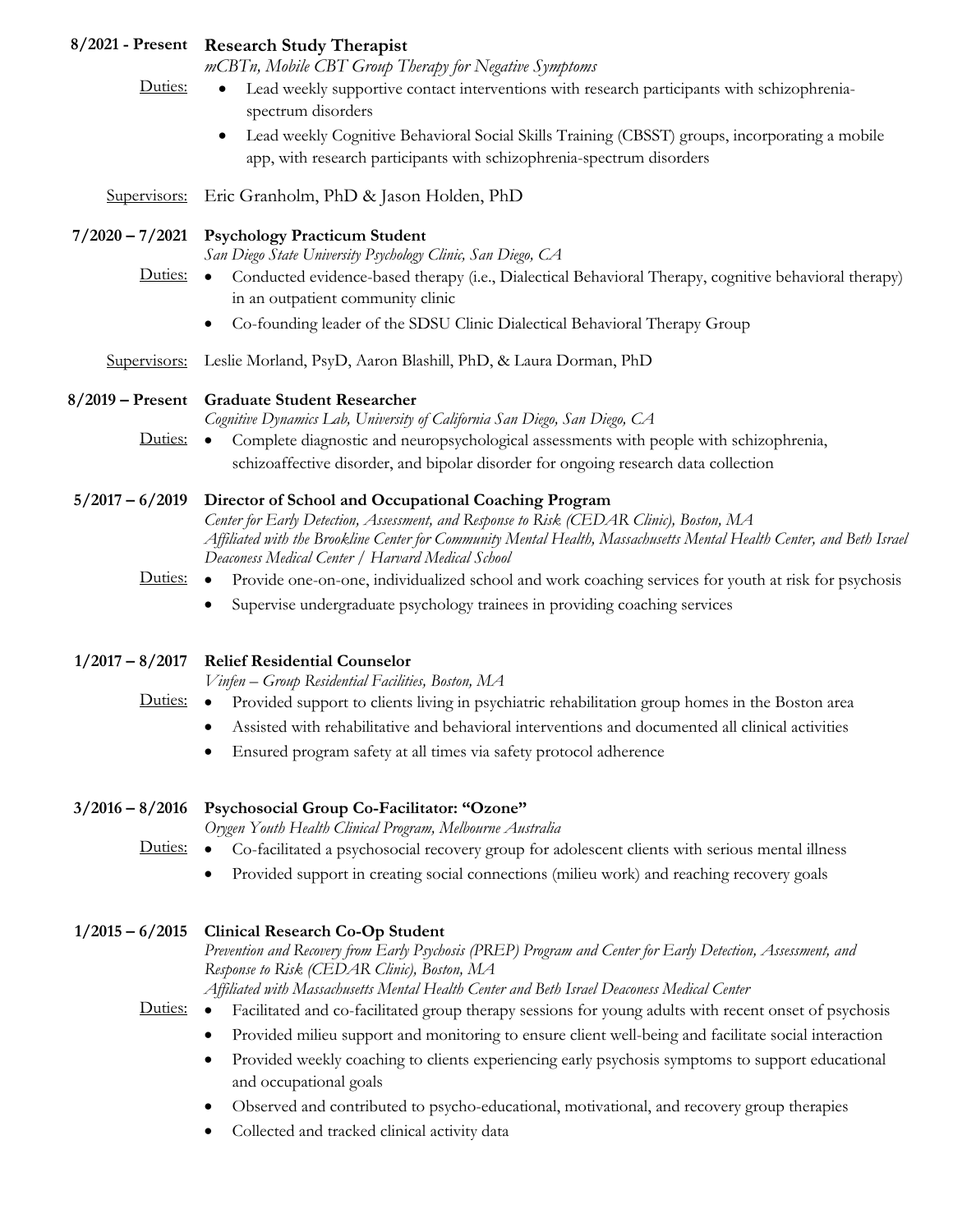## **TEACHING EXPERIENCE:**

## **9/2021 - Present Graduate Statistics Tutor**

- *San Diego State University / University of California San Diego Joint Doctoral Program in Clinical Psychology*
- Provided individual and small group statistics tutoring sessions for first year graduate students

#### **1/2017 – 5/2017 Undergraduate Teaching Assistant, Abnormal Psychology**

*Northeastern University, Boston, MA*

- Duties: Provided ongoing academic support to undergraduate students in weekly office hours
	- Prepared relevant course materials and led class discussions

## **9/2016 – 12/2016 Undergraduate Teaching Assistant, Honors-Level Social Psychology**

*Northeastern University, Boston, MA*

- Duties: Held weekly office hours to provide support for students
	- Hosted exam review sessions
	- Developed and disseminated supplemental learning materials
	- Initiated an independent special topic lecture and discussion "Psychology of the 2016 Election"

## **PUBLICATIONS:**

- 1. Badal, V.D., Lee, E.E., Daly, R., **Parrish, E.M.,** Kim, H., Jeste, D.V., & Depp, C.A. (In press). Dynamics of loneliness among older adults during the COVID-19 pandemic: Pilot study of ecological momentary assessment with network analysis. *Frontiers Digital Health,* 3.
- 2. Bryce, S., Boyer, F., Phillips, L., **Parrish, E.M.,** Alvarez-Jimenez, M., & Allott, K. (2021). Cognitive strengths in firstepisode psychosis: Perspectives of cognition experts. *Journal of Psychosocial Rehabilitation and Mental Health*, 1-12.
- 3. Badal, V., **Parrish, E.M.,** Holden, J.L., Depp, C.A., Granholm, E. (2021). Dynamic contextual influences on social motivation and behavior in schizophrenia: A case-control network analysis. *npj Schizophrenia,* 7(1), 1-9.
- 4. Chalker, S.A., **Parrish, E.M.,** Cano, M., Kelsven, S., Moore, R.C., Granholm, E., Pinkham, A., Harvey, P.D., & Depp, C.A. (2021). Childhood trauma associations with interpersonal suicide risk factors and social cognitive biases in psychotic disorders*. Journal of Nervous and Mental Disease*.
- 5. Granholm, E., Twamley, E.W. (co-first authors), Mahmood, Z., Keller, A.V., Lykins, H.C., **Parrish, E.M.,** Thomas, M.L., Perivoliotis, D., & Holden, J.L. (2021). Integrated Cognitive-Behavioral Social Skills Training and Compensatory Cognitive Training for negative symptoms of psychosis: Effects in a pilot randomized controlled trial. *Schizophrenia Bulletin.*
- 6. Mesholam-Gately, R., Varca, N., Spitzer, C., **Parrish, E.M.,** Hogan, V., Behnke, S.H., Larson, L., Rosa-Baez, C., Schwirian, N., Stromeyer, C., Williams, M.J., Saks, E.R., & Keshavan, M.S. 2021). Are we ready for a name change for schizophrenia? A survey of multiple stakeholders. *Schizophrenia research*, *238*, 152-160.
- 7. Bomyea, J., **Parrish, E. M.,** Paolillo, E. W., Filip, T. F., Eyler, L. T., Depp, C. A., & Moore, R. C. (2022). Relationships Between Daily Mood States and Real-Time Cognitive Performance in Individuals with Bipolar Disorder and Healthy Comparators: A Remote Ambulatory Assessment Study. *Journal of Clinical and Experimental Neuropsychology*, 1-12.
- 8. West, M.L., **Parrish, E.M.** & Friedman-Yakoobian, M. (2021). Treatment outcomes for young people at clinical high risk for psychosis (CHR-P): Data from a specialized clinic. *Early Intervention in Psychiatry.*
- 9. West, M.L., **Parrish, E.M.,** Green, J., Howland, C., & Friedman-Yakoobian, M. (2021). Individualized vocational and educational support and training (InVEST) for youth at clinical high risk for psychosis. *Early Intervention in Psychiatry.*
- 10. **Parrish, E.M.,** Chalker, C.A., Cano, M., Moore, R.C., Pinkham, A.E., Harvey, P.D., Joiner, T., Lieberman, A., Granholm, E., & Depp, C.A. (2021). Ecological momentary assessment of interpersonal theory of suicide constructs in people experiencing psychotic symptoms. *Journal of Psychiatric Research, 140,* 496-503.
- 11. Harvey, P.D., Miller, M.L., Moore, R.C., Depp, C.A., **Parrish, E.M.,** & Pinkham, A.E. (2021). Capturing clinical symptoms with ecological momentary assessment: Convergence of momentary reports of psychotic and mood symptoms with diagnoses and standard clinical assessments. *Innovations in Clinical Neuroscience,* 18(1-3), 24*.*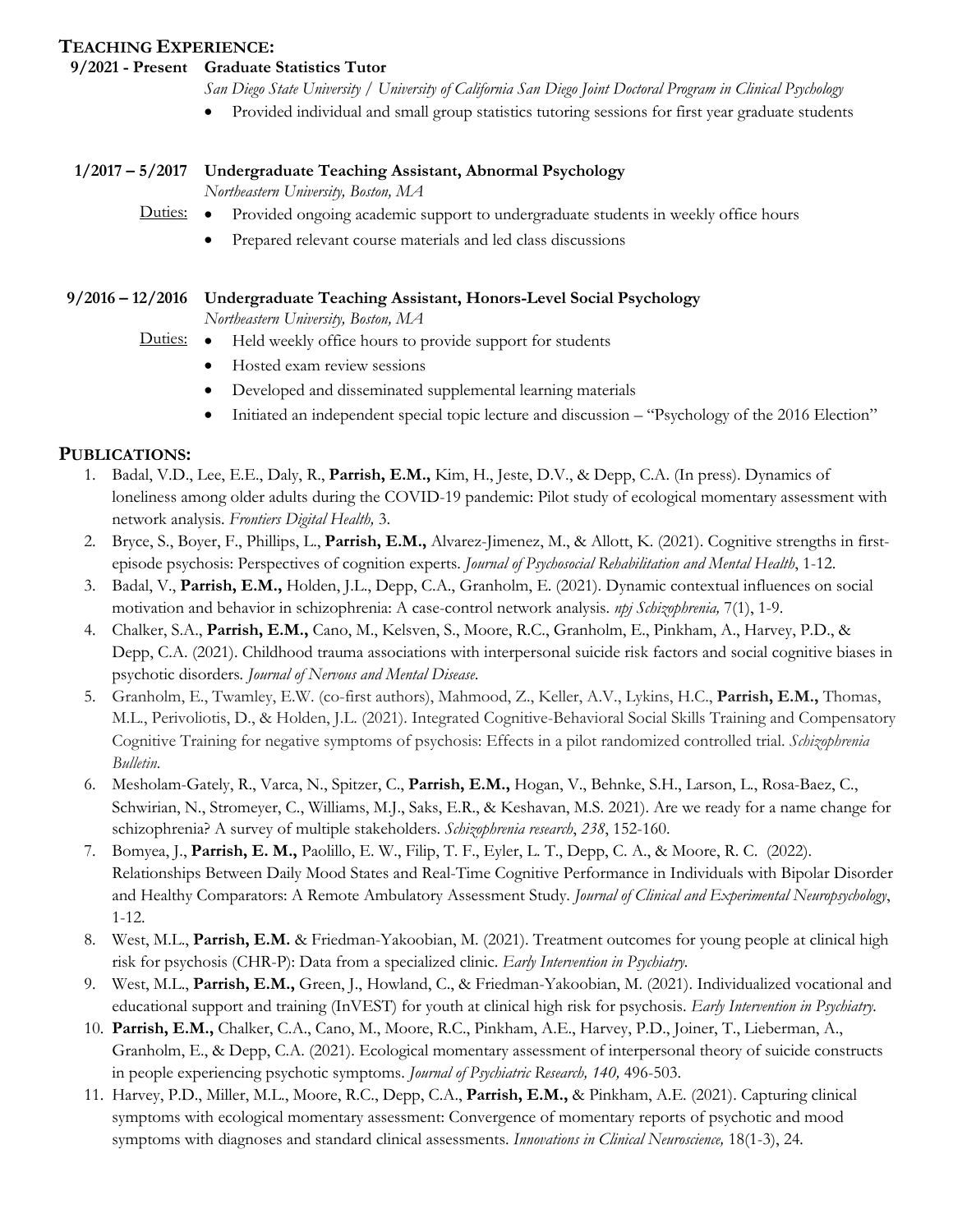- 12. **Parrish., E.M.,** Filip, T.F. (co-first authors), Torous, J., Nebeker, C., Moore, R.C., & Depp, C.A. (2021). Are mental health apps adequately equipped to handle users in crisis? *Crisis: The Journal of Crisis Intervention and Suicide Prevention*.
- 13. Depp, C.A., Kamarsu, S., Filip, T.F., **Parrish, E.M.,** Harvey, P.D., Granholm, E., Chalker, S., Moore, R.C., & Pinkham, A. (2021). Ecological momentary facial emotion recognition in psychotic disorders. *Psychological medicine*, 1-9.
- 14. **Parrish, E.M.,** Kamarsu, S., Harvey, P.D., Pinkham, A., Depp, C.A., Moore, R.C. (2020). Remote ecological momentary testing of learning and memory in adults with serious mental illness. *Schizophrenia Bulletin.*
- 15. **Parrish, E.M.,** Depp, C., Moore, R.C., Harvey, P.D., Mikhael, T., Holden, J., Swendsen, J., Granholm, E. (2020). Emotional determinants of life-space through GPS and ecological momentary assessment in schizophrenia: What gets people out of the house? *Schizophrenia Research.*
- 16. Friedman-Yakoobian, M., **Parrish, E.M.,** Eack, S. & Keshavan, M. (2020). Neurocognitive and social cognitive training for youth at clinical high risk (CHR) for psychosis: A randomized controlled feasibility trial. *Schizophrenia Research.*
- 17. Allott, K., van-der-EL, K., Bryce, S., **Parrish, E.M.,** McGurk, S.R., Hetrick, S., Bowie, C.R., Kidd, S., Hamilton, M., Killackey, E., & Velligan, D. (2020). Compensatory interventions for cognitive impairments in psychosis: A systematic review and meta-analysis. *Schizophrenia Bulletin*, 46(4), 869-883.
- 18. Friedman-Yakoobian, M., **Parrish, E. M.,** Lesser, R., Gnong-Granato, A., Eack, S., & Keshavan, M. S. (2019). An integrated neurocognitive and social-cognitive treatment for youth at clinical high risk for psychosis: Cognition for learning and for understanding everyday social situations (CLUES). *Schizophrenia Research,* 208, 55-59.
- 19. Caruana, E., Allott, K., Farhall, J., **Parrish, E.** M., Davey, C. G., Chanen, A. M., ... & Cotton, S. M. (2019). Factors associated with vocational disengagement among young people entering mental health treatment. Early intervention in psychiatry, 13(4), 961-968.
- 20. Caruana, E., Farhall, J., Cotton, S. M., **Parrish, E.,** van-der-EL, K., Davey, C. G., ... & Allott, K. (2019). Vocational engagement among young people entering mental health treatment compared with their general population peers. *Early intervention in psychiatry*, *13*(3), 692-696.
- 21. **Parrish, E. M.,** Kim, N. S., Woodberry, K. A., & Friedman-Yakoobian, M. (2019). Clinical high risk for psychosis: The effects of labelling on public stigma in a undergraduate population. *Early intervention in psychiatry*, *13*(4), 874-881.
- 22. Goodall, J., Fisher, C., Hetrick, S., Phillips, L., **Parrish, E. M.**, & Allott, K. (2018). Neurocognitive functioning in depressed young people: A systematic review and meta-analysis. *Neuropsychology Review*, 28, 216-231.
- 23. Allott, K., Fraguas, D., Bartholomeusz, C. F., Díaz-Caneja, C. M., Wannan, C., **Parrish, E. M.,** ... & Rapado-Castro, M. (2018). Duration of untreated psychosis and neurocognitive functioning in first-episode psychosis: a systematic review and meta-analysis. *Psychological Medicine*, 48(10), 1592-1607.
- 24. Caruana, E., Cotton, S. M., Farhall, J., **Parrish, E. M.,** Chanen, A., Davey, C. G., ... & Allott, K. (2018). A comparison of vocational engagement among young people with psychosis, depression and borderline personality pathology. *Community Mental Health Journal, 54*(6), 831-841.
- 25. Proffitt, T. M., Brewer, W. J., **Parrish, E. M.,** McGorry, P. D., & Allott, K. A. (2018). Reasons for referral and findings of clinical neuropsychological assessment in youth with mental illness: A clinical file audit. *Applied Neuropsychology: Child*, 7(2), 164-174.
- 26. Fisher, C. A., Hetrick, S. E., Merrett, Z., **Parrish, E. M.,** & Allott, K. (2017). Neuropsychology and youth mental health in Victoria: The results of a clinical service audit. *Australian Psychologist*, 52(6), 453-460.

# **BOOK CHAPTERS:**

1. Nebeker, C., **Parrish, E.M.**, & Graham, S. (2021). The AI-powered digital health sector: Ethical and regulatory considerations when developing mental health tools for the older adult demographic. In Jotterand, F. Ienca, M. & Liang, M. (Eds.), Ethics of Artificial Intelligence in Brain & Mental Health : Philosophical, Ethical & Policy Issues. Advances in Neuroethics. Springer, Cham. https://doi.org/10.1007/978-3-030-74188-4\_11.

# **CONFERENCE PRESENTATIONS:**

1. **Parrish, E.M.,** Chalker, S., Cano, M., Quynh, A., Scott, V., Harvey, P.D., Pinkham, A., Moore, R.C., & Depp, C.A. (2022, May). *Ecological momentary assessment of social motivation and social avoidance in serious mental illness: connections to symptoms and suicidal ideation.* Poster presented at the 2022 Congress of the Schizophrenia International Research Society. Poster presented at the 17th Annual Lewis L. Judd Young Investigators Symposium, UC San Diego.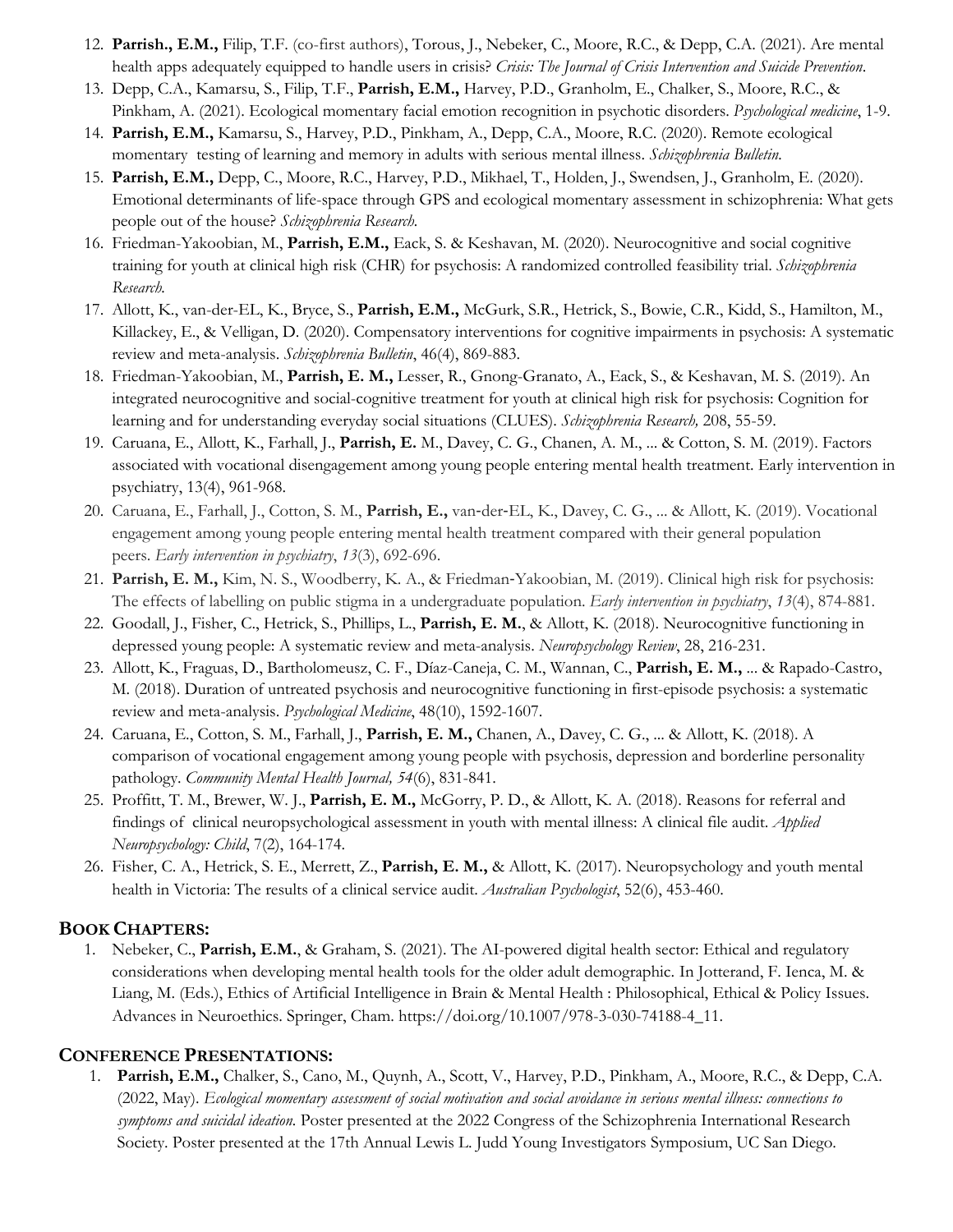- 2. **Parrish, E.M.,** Chalker, S., Cano, M., Quynh, A., Scott, V., Harvey, P.D., Pinkham, A., Moore, R.C., & Depp, C.A. (2022, April). *Ecological momentary assessment of social motivation and social avoidance in serious mental illness: connections to symptoms and suicidal ideation.* Poster presented at the 2022 Congress of the Schizophrenia International Research Society.
- 3. Villa, J., Campbell, D., **Parrish, E.M.,** Chalker, S., Depp, C.A. (August, 2022). Examining the interpersonal psychological theory of suicide in psychosis. Poster presented at the *American Psychological Association*, Minneapolis, MN.
- 4. Chalker, S.A., **Parrish, E.M.,** & Depp, C.A. (2021, April). Childhood Emotional Abuse and Neglect Matter for Suicidal Thoughts, Behaviors, and Risk Factors in a Community Sample of Persons Experiencing Psychosis. Poster presented at the American Association of Suicidology conference, virtual.
- 5. **Parrish, E.M.,** Chalker, S.A., Cano, M., Kamarsu, S., Filip, T.F., Granholm, E., Harvey, P.D., Moore, R.C., Pinkham, A., & Depp, C.A. (2021, April). Ecological momentary assessment of burdensomeness and belongingness in individuals with psychosis. Poster presented at the 2021 Congress of the Schizophrenia International Research Society.
- 2. Mahmood, Z., Lykins, H. C., **Parrish, E. M.,** Keller, A. V., Pickell, D., Granholm, E., Twamley, E. W. (2021, April). Objective Neuropsychological Functioning Predicts Functional Capacity but Not Subjective Functioning in Individuals with High Levels of Negative Symptoms. Poster presented at the 2021 Congress of the Schizophrenia International Research Society.
- 3. **Parrish, E.M.,** Chalker, S.A., Cano, M., Kamarsu, S., Filip, T.F., Granholm, E., Harvey, P.D., Moore, R.C., Pinkham, A., & Depp, C.A. (2021, March). Ecological momentary assessment of burdensomeness and belongingness in individuals with psychosis. Poster presented at the 16th Annual Lewis L. Judd Young Investigators Symposium, UC San Diego.
- 4. Mahmood, Z., Keller, A. V., Lykins, H. C., **Parrish, E. M.,** Perivoliotis, D., Granholm, E., & Twamley, E. W. (2021, March). An Integrated Cognitive-Behavioral Social Skills Training and Compensatory Cognitive Training Intervention for Negative Symptoms of Psychosis. Poster presented at the 16th Annual Lewis L. Judd Young Investigators Symposium, UC San Diego.
- 5. Varca, N., Spitzer, C., **Parrish, E.M.,** Hendel, V., Larson, L., McDade, M., Rosa-Baez, C., Schwirian, N., Stromeyer, C., Williams, M., Seidman, L., Keshavan, M., Mesholam-Gately, R. (2021, April) The Naming Project: Surveying a potential name change for schizophrenia. Poster presented at the Harvard Medical School Department of Psychiatry Research Meeting, Boston, MA.
- 6. **Parrish, E.M.,** Kamarsu, S., Filip, T.F., Harvey, P.D., Granholm, E., Chalker, S., Moore, R.C., Pinkham, A., Depp, C.A. (2021, February) Ecological momentary facial emotion recognition in psychotic disorders. Poster presented at the 49th meeting of the International Neuropsychological Society.
- 7. Campbell, L. M., **Parrish, E.M.,** Heaton, A., Swendsen, J., Depp, C. A., & Moore, R. C. (2021, February). The relationship between contextual factors, performance, and validity of smartphone-based mobile cognitive tests of executive function and learning. Poster presented at the 49th meeting of the International Neuropsychological Society.
- 8. Mahmood, Z., Keller, A. V., Lykins, H. C., **Parrish, E. M.,** Perivoliotis, D., Granholm, E., & Twamley, E. W. (2021, February). An integrated cognitive-behavioral social skills training and compensatory cognitive training intervention for negative symptoms of psychosis. Paper presented at the 49<sup>th</sup> Annual Meeting of the International Neuropsychological Society, San Diego, CA.
- 9. Lykins, H. C., Mahmood, Z., **Parrish, E. M.,** Keller, A. V., Pickell, D., Granholm, E., & Twamley, E. W. (2021, February). Modifiable Predictors of Objective and Subjective Functioning in Individuals with Schizophrenia-Spectrum Disorders and High Levels of Negative Symptoms. Paper presented at the 49th Annual Meeting of the International Neuropsychological Society, San Diego, CA.
- 10. **Parrish, E.M.,** Kamarsu, S., Filip, T.F., Pinkham, A.E., Harvey, P.D., Moore, R.C., & Depp, C.A. (2020, September). *The impact of contextual factors on performance of a smartphone-based word list test.* Poster presented at the International Society For CNS Clinical Trials and Methodology, virtual.
- 11. **Parrish, E.M.,** Paolillo, E.W., Filip, T.F., Kamarsu, S., Quynh, A., Eyler, L.T., Depp, C.A., & Moore , R.C. (2020, April). *Relationships between daily mood states and real-time cognitive performance in individuals with bipolar disorder and healthy*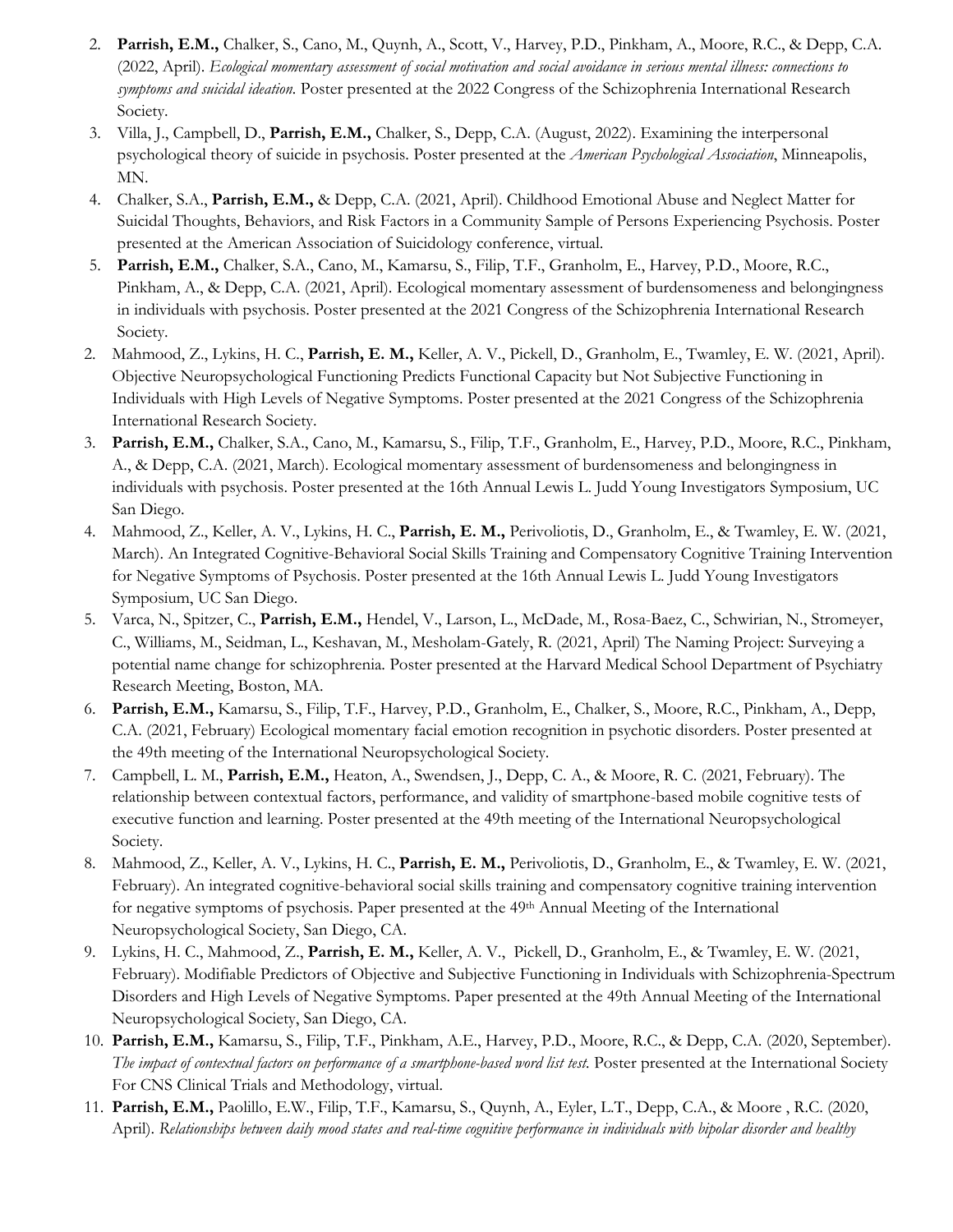*comparators.* Poster presentation at the 15<sup>th</sup> Annual Lewis L. Judd Young Investigators Research Symposium, San Diego, CA. (Conference canceled)

- 12. **Parrish, E.M.,** Depp, C., Moore, R.C., Harvey, P.D., Holden, J., Swendsen, J., Granholm, E. (2020, April). *Affective determinants of life-space through GPS and ecological momentary assessment in schizophrenia: What gets people out of the house?* Oral presentation at the Schizophrenia International Research Society Congress 2020, Florence, Italy. (Conference canceled)
- 13. **Parrish, E.M.,** Paolillo, E.W., Filip, T.F., Kamarsu, S., Quynh, A., Eyler, L.T., Depp, C.A., & Moore, R.C. (2020, February). *Relationships between daily mood states and real-time cognitive performance in individuals with bipolar disorder and healthy comparators.* Poster presented at the International Neuropsychological Society (INS) 2020 Conference, Denver, CO.
- 14. Lundgren, B., Hagler, M., **Parrish, E.M.,** He, E., West, M.L., & Friedman-Yakoobian, M. (2019, November). *Prevalence and impact of obsessive-compulsive disorder and obsessive-compulsive symptoms in individuals at clinical high risk for psychosis.*  Poster presented at the Association for Behavior and Cognitive Therapies (ABCT) 53rd Annual Convention, Atlanta, GA.
- 15. Orav, G.C., **Parrish, E.M.,** Friedman-Yakoobian, M., & West, M. (2019, November). *Borderline personality disorder*  symptoms in a sample from a clinical high risk for psychosis clinic. Poster presented at the New England Psychological Association Annual Meeting, Manchester, NH.
- 16. Lai, K., Sanders, A., **Parrish, E.M.**, Cragin, C., Mote, J., Friedman-Yakoobian, M., & West, M. (2019, September). *Trauma and attenuated psychotic symptoms in youth at clinical high risk for psychosis.* Poster presented at the Society for Research in Psychopathology Conference, Buffalo, NY.
- 17. **Parrish, E.M.**, Friedman-Yakoobian, M., Gnong-Granato, A., & Keshavan, M. (2019, June). *Styles of Thinking Assessment and Rating Scale (STARS) and Rating and Assessment for Social Cognition (RASC): Two New Measures in an Early Psychosis Cognitive Remediation Study.* Poster presented at the Cognitive Remediation in Psychiatry Conference, Columbia University, New York, NY.
- 18. **Parrish, E. M.** (2019, April). *School and work coaching for youth at clinical high risk for psychosis*. Oral Presentation at the CEDAR Clinic Clinical Seminar Series, Boston, MA.
- 19. **Parrish, E.M.**, Friedman-Yakoobian, M., Gnong-Granato, A., & Keshavan, M. (2019, April). *Styles of Thinking Assessment and Rating Scale (STARS) and Rating and Assessment for Social Cognition (RASC): Two New Measures in an Early Psychosis Cognitive Remediation Study.* Poster presented at the Harvard Medical School Department of Psychiatry Research Meeting, Boston, MA.
- 20. Lai, K., **Parrish, E.M.**, Sanders, A.S., Cragin, C.A., Friedman-Yakoobian, M., & West, M. (2019, April). *PTSD diagnosis and attenuated positive symptoms in youth at clinical high risk for psychosis.* Poster presented at the Harvard Medical School Department of Psychiatry Research Meeting, Boston, MA.
- 21. Lundgren, B.L., Hagler, M., **Parrish, E.M.**, West, M., & Friedman-Yakoobian, M. (2019, April). *Prevalence and impact of obsessive compulsive disorder and obsessive compulsive symptoms in individuals at clinical high risk for psychosis.* Poster presented at the Harvard Medical School Department of Psychiatry Research Meeting, Boston, MA.
- 22. **Parrish, E. M.** & Woodberry, K. (2018, October). *Treatment partnership with people with lived experience*. Co-moderator for panel at the International Early Psychosis Association (IEPA) Conference, Boston, MA.
- 23. **Parrish, E. M.,** Kline, E., & Friedman-Yakoobian, M. (2018, October). *The relationship between confidence in cognitive abilities, role functioning, and MCCB performance in first-episode psychosis.* Poster presented at the International Early Psychosis Association (IEPA) Conference, Boston, MA.
- 24. Allott, K., Goodall, J., Fisher, C., Hetrick, S., **Parrish, E. M.**, & Phillips, L. (2018, October). *Neurocognitive functioning in depressed young people: A systematic review and meta-analysis.* Oral presentation at International Early Psychosis Association (IEPA) Conference, Boston, MA.
- 25. **Parrish, E. M.,** Kline, E., & Friedman-Yakoobian, M. (2018, June). *The relationship between confidence in cognitive abilities, role functioning, and MCCB performance in first-episode psychosis.* Poster presented at the Cognitive Remediation in Psychiatry Conference, Columbia University, New York, NY.
- 26. **Parrish, E. M.,** West, M. L., Kline, E., Hubbard, J., & Friedman-Yakoobian, M. (2018, April). *The effects of substance use in early psychosis populations.* Poster presented at the Harvard Medical School Department of Psychiatry Research Meeting, Boston, MA.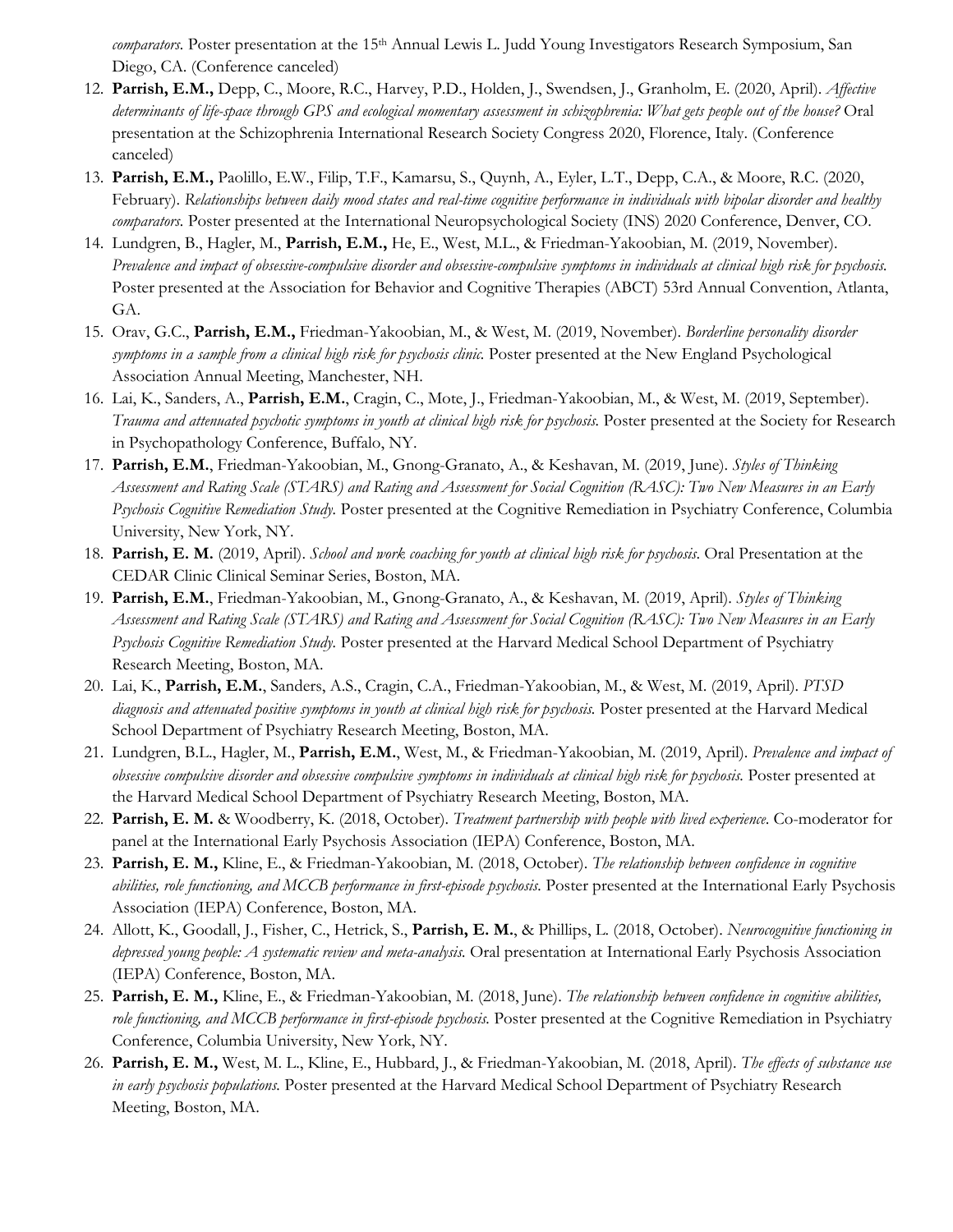- 27. Friedman-Yakoobian, M., **Parrish, E. M.**, Hagler, M., Schwartz, A., West, M. L., Mueser, K. T. (2018, April). *Predictors of family burden and critical attitudes towards youth presenting at a specialty clinic for youth at clinical high risk (CHR) for psychosis.*  Poster presented at the Harvard Medical School Department of Psychiatry Research Meeting, Boston, MA.
- 28. Allott, K., van-der-El, K., **Parrish, E. M.,** Bowie, C., Kidd, S. A., McGurk, S. R., Hetrick, S. Bryce, S., Hamilton, M., Killackey, E., & Velligan, D. (2018, April). *Compensatory cognitive approaches to improving functioning in psychosis: Systematic review and meta-analysis.* Oral presentation at the Schizophrenia International Research Society (SIRS) Conference, Florence, Italy.
- 29. **Parrish, E. M.,** Kim, N. S., Friedman-Yakoobian, M. (2017, April). *Clinical high risk for psychosis: Stigma in an undergraduate population.* Poster presented at the Harvard Medical School Department of Psychiatry Research Meeting, Boston, MA.
- 30. **Parrish, E. M.,** Kim, N. S., Friedman-Yakoobian, M. (2017, April). *Clinical high risk for psychosis: Stigma in an undergraduate population.* Poster presented at the Northeastern University Research, Innovation, and Scholarship Expo, Boston, MA.
- 31. Allott, K., Fraguas, D., Bartholomeusz, C., Martinez, C., Wannan, C., Pantelis, C., Amminger, P., Arango, C., **Parrish, E. M.**, Rapado-Castro, M. (2016, October). *Duration of untreated psychosis and cognitive functioning in first episode psychosis: A systematic review and meta-analysis*. Oral presentation at the International Early Psychosis Association (IEPA) Conference Milan, Italy.
- 32. **Parrish, E. M.**, Proffitt, T. M., Brewer, W. J., McGorry, P. D., Allott, K. (2016, October). *Referral characteristics and outcomes of clinical neuropsychological assessment in youth mental health: A clinical audit of assessment reports.* Poster presented at the American Academy of Child and Adolescent Psychiatry 63rd Annual Meeting, New York, NY.
- 33. **Parrish, E. M.** (2016, July). *Two Projects from an International Psychology Intern*. Oral Presentation at Orygen and Centre for Youth Mental Health – University of Melbourne Research Colloquia, Melbourne, Australia.
- 34. Allott, K. A. & **Parrish, E. M.** (2016, April). *Neuropsychology in youth mental health*. "Table Top" Presentation at the Youth Partnerships in Research Conference, Melbourne, Australia.
- 35. **Parrish, E. M.,** West, M. L., O'Donovan, K. E., Zimmet, S. V., Seidman, L. J., Friedman-Yakoobian, M. (2015, November) *Treatment satisfaction among adolescents at clinical high risk for psychosis in a specialized clinic.* Poster presented at the Massachusetts Psychological Association Conference, Norwood, MA.
- 36. West, M. L., O'Neal, K., O'Donovan, K. E., **Parrish, E. M.,** Davidson, E., Zimmet, S. V., Seidman, L. J., Friedman-Yakoobian, M. (2015, April). *Center for Early Detection Assessment and Response to Risk (CEDAR): Description of referrals, clinical population, and treatment provided within a specialized clinic for youths at clinical high risk for psychosis*. Poster presented at the Harvard Medical School Department of Psychiatry Research Meeting, Boston, MA.
- 37. Houck, L., Konig, K., Kreher, G., Anderson, E., Duquette, J., **Parrish, E. M.**, Vasilyeva, N., & Coley, J. (2014, April). *What makes a good explanation? Intrinsic and extrinsic factors in explanation evaluation*. Poster presented at the Northeastern University Research, Innovation, and Scholarship Expo, Boston, MA.

# **MANUSCRIPTS UNDER REVIEW:**

- 1. Lieberman, A., **Parrish, E.M.,** Depp, C.A., Harvey, P.D., Pinkham, A.E., & Joiner, T.E. *Demoralization in schizophrenia: A pathway to suicidal ideation?* In review.
- 2. **Parrish, E.M.,** Lin, J., Scott, V., Pinkham, A.E., Harvey, P.D., Moore, R.C., Ackerman. R., & Depp, C.A. *Mobile facial affect recognition and real-time social experiences in serious mental illness.* In review.
- 3. Chalker, S. A., **Parrish, E. M.,** Martinez Ceren, C. S., Depp, C. A., Goodman, M., & Doran, N. *Predictive importance of missing social contacts on veteran suicide safety plans*. In review.
- 4. Mahmood, Z.\*, **Parrish, E.M.\*** (co first-authors), Keller, A.V., Lykins, H.C., Pickell, D., Granholm, E., & Twamley, E.W. *Modifiable predictors of self-reported and performance-based functioning in individuals with schizophrenia-spectrum disorders and high levels of negative symptoms.* In review.
- 5. Moore, R.C., **Parrish, E.M.,** Van Patten, R., Paolillo, E.M., Filip, T., Bomyea, J., Lomas, D., Twamley, E., Eyler, L.T., & Depp, C.A. *NeuroUX: Initial psychometric properties in seven remote ecological momentary cognitive tests among people with bipolar disorder.* In review.

# **EDUCATIONAL AND INVITED PRESENTATIONS**

1. **Parrish, E.M.** (2021, October). *Crisis management using asynchronous telehealth and apps for people with serious mental illness.* Webinar for the American Psychiatric Association, virtual.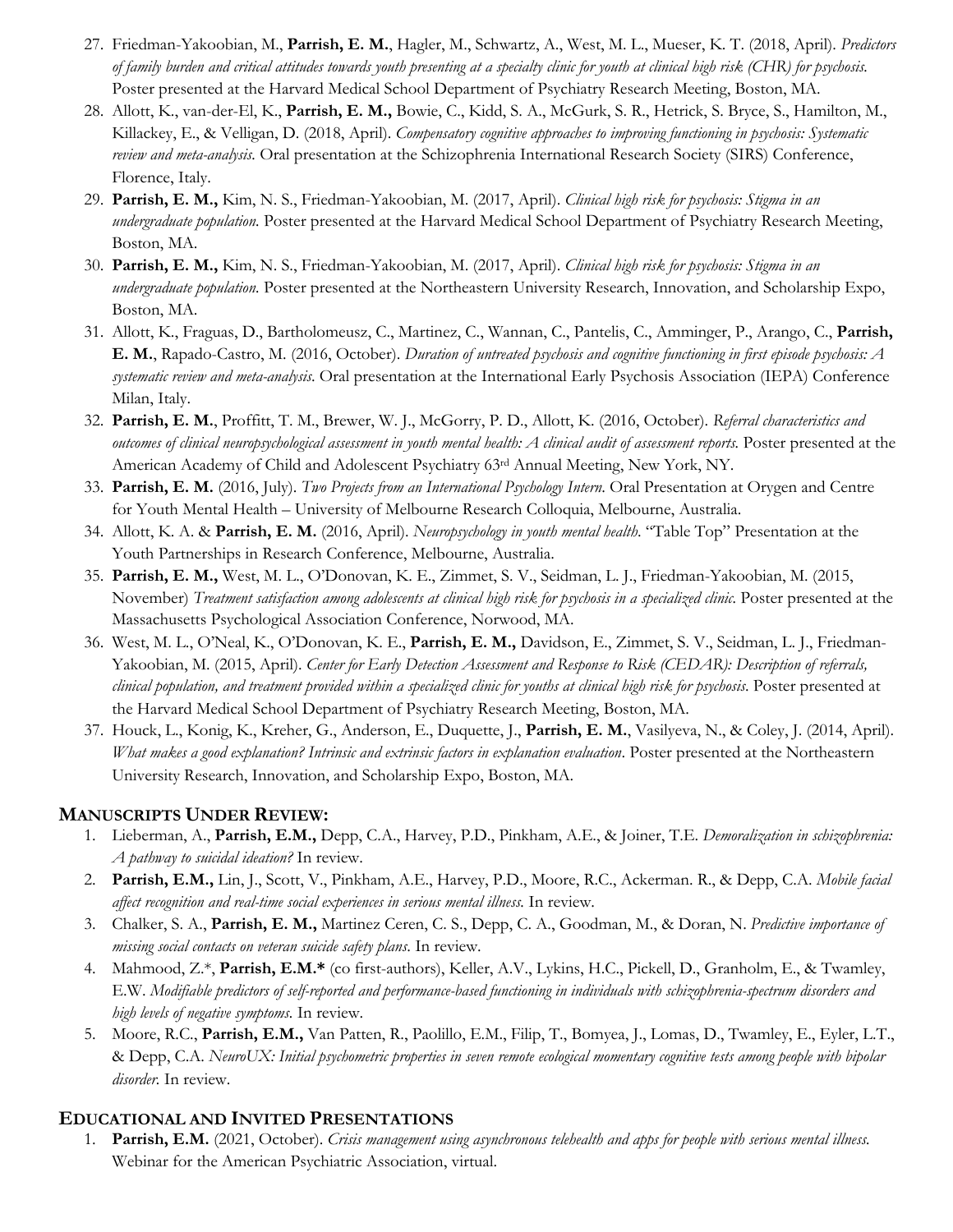- 2. **Parrish, E.M.** (2021, March). *Introduction to dialectical behavioral therapy.* Guest lecture for San Diego State University Psychology 849: Interventions, virtual.
- 3. **Parrish, E.M.** (2020, October). *Remote ecological momentary testing of learning and memory in adults with serious mental illness.*  Presentation for the Cognitive Remediation and Neuroimaging Lab of the Royal Institute of Mental Health Research (Ottawa, Canada), virtual.
- 4. **Parrish, E.M.** (2020, March). *Overview of Collaborative Assessment & Management of Suicidality (CAMS).* Presentation for SDSU / UCSD Joint Doctoral Program in Clinical Psychology Interventions Seminar Course, San Diego, CA.
- 5. **Parrish, E.M.** (2020, January). *Clinical psychology graduate programs.* Presentation for undergraduate University of California San Diego class, San Diego, CA.
- 6. **Parrish, E.M.** & Lee, I. (2018, October). *Recent research in early psychosis.* "Q&A" Presentation for Northeastern University Clinical Psychology Seminar Course, Boston, MA.
- 7. **Parrish, E. M.** (2015, November). *What is early intervention in psychosis?* Presentation for Nazareth Area High School Advanced Placement Psychology Course, Nazareth, PA.
- 8. **Parrish, E. M.** (2015, June). *Treatment satisfaction among adolescence at clinical high risk for psychosis in a specialized clinic.*  Commonwealth Research Center Weekly Lab Meeting, Boston, MA.

## **PROFESSIONAL SERVICE ACTIVITIES**

2021-Present Justice, Equity, Diversity, and Inclusion Committee (Outreach Subcommittee) 2020-Present Doctoral Student Council 2020 Litrownik Scholar Selection Committee *Ad Hoc Reviewer:* NPJ Digital Medicine, Journal of Affective Disorders, Schizophrenia Bulletin, JMIR, Schizophrenia Research: Cognition

#### **PROFESSIONAL AFFILIATIONS:**

2020 – Present American Psychological Association Division 18 – Psychologists in Public Service – Serious Mental Illness - Severe Emotional Disturbance Special Interest Group 2016 – Present International Early Psychosis Association 2016 – Present International Association for Youth Mental Health 2015 – Present Psi Chi International Honor Society in Psychology 2020 – 2021 The International Society for CNS Clinical Trials and Methodology 2015 – 2017 Massachusetts Psychological Association 2014 – 2017 American Psychological Association

## **PROFESSIONAL SKILLS:**

| Certifications | Trained and certified in Collaborative Assessment & Management of Suicidality (CAMS)               |
|----------------|----------------------------------------------------------------------------------------------------|
| Assessment     | Neuropsychological testing (MCCB), clinical diagnostic assessment (Mini, SCID), clinical symptom   |
|                | assessment (PANSS, CSSRS, YMRS, MADRS), electroencephalogram (EEG) setup and administration        |
| Technical      | PubMed, PsycINFO, and Embase databases; Boolean search techniques; Research Electronic Data        |
|                | Capture (RedCap); SPSS; R; Stata; Endnote; Qualtrics Survey Software; Microsoft Office;            |
|                | Use of AnyLogic Multi Method Simulation; Applied Science Laboratories; GazeTracker; EPrime; Mobile |
|                | and Stationary Eye Tracking                                                                        |

#### **SPECIALTY TRAINING:**

| 2021 | Recovery-Oriented Cognitive Behavioral Therapy for Psychosis<br>Online Zoom training through VA Center of Recovery Education (CORE) with Dr. Dimitri Perivoliotis |
|------|-------------------------------------------------------------------------------------------------------------------------------------------------------------------|
| 2021 | Professional Assault Crisis Training (Pro-ACT)<br>Veterans Affairs Medical Center, San Diego, CA                                                                  |
| 2020 | Introduction to Dialectical Behavior Therapy (DBT) for Eating Disorders<br>Online Zoom training through UCSD Eating Disorders Center                              |
|      |                                                                                                                                                                   |

**2019 & 2020 Collaborative Assessment & Management of Suicidality (CAMS)** *Online video training through CAMS-Care; Zoom training with Dr. David A. Jobes*